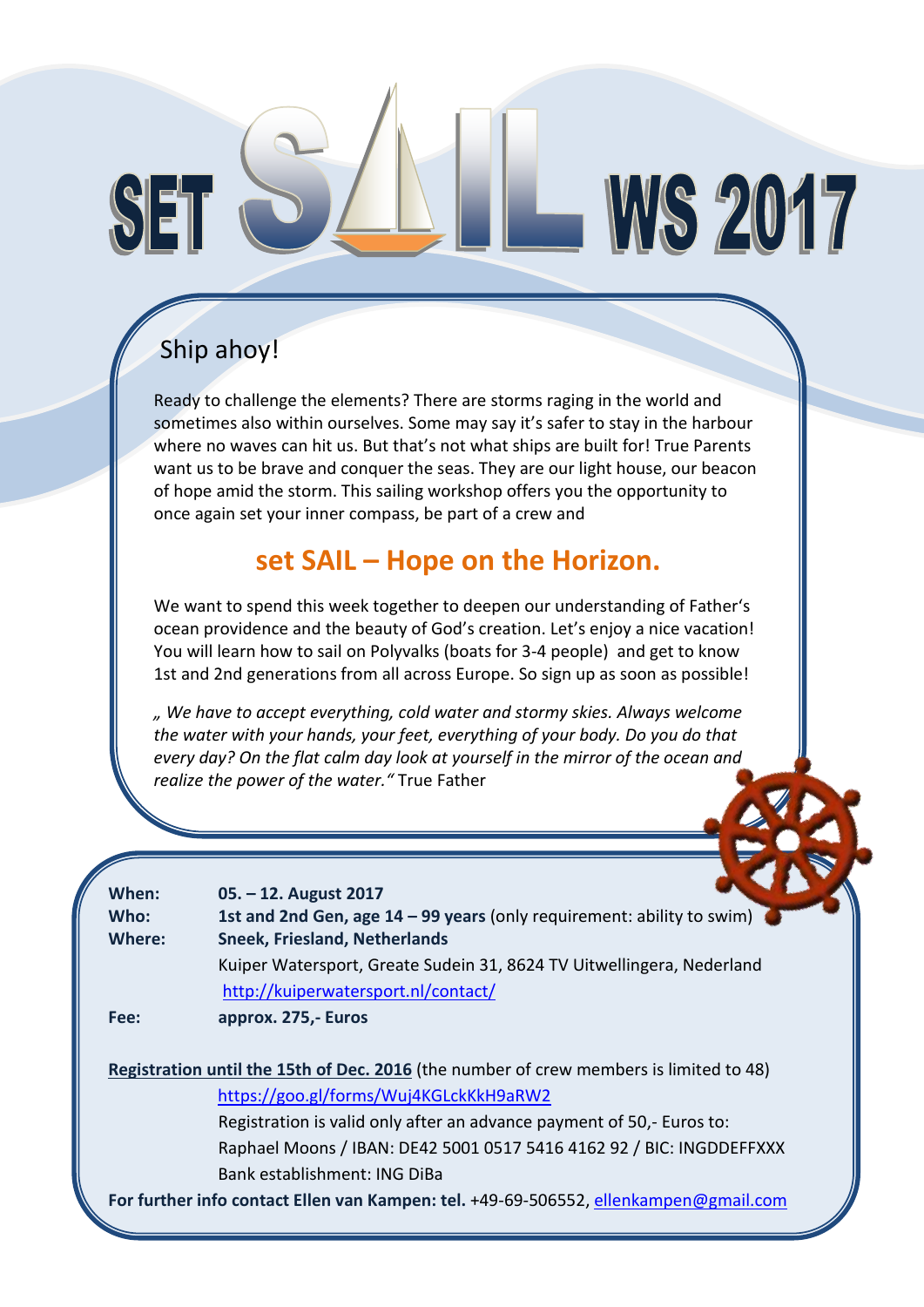## Set SAIL WS 2017 - Registration Form

Carefully read and answer all questions of this form to register for the Set SAIL WS 2017. Please note that your registration is only completed with the partial WS fee payment of EUR 50 in advance. For more details see the invitation pdf!

\* Required

Ship ahoy!



Family name: \*

First name: \*

Your answer

Your answer

Date of birth \*

MM **/** DD **/** YYYY 2017

Gender \*